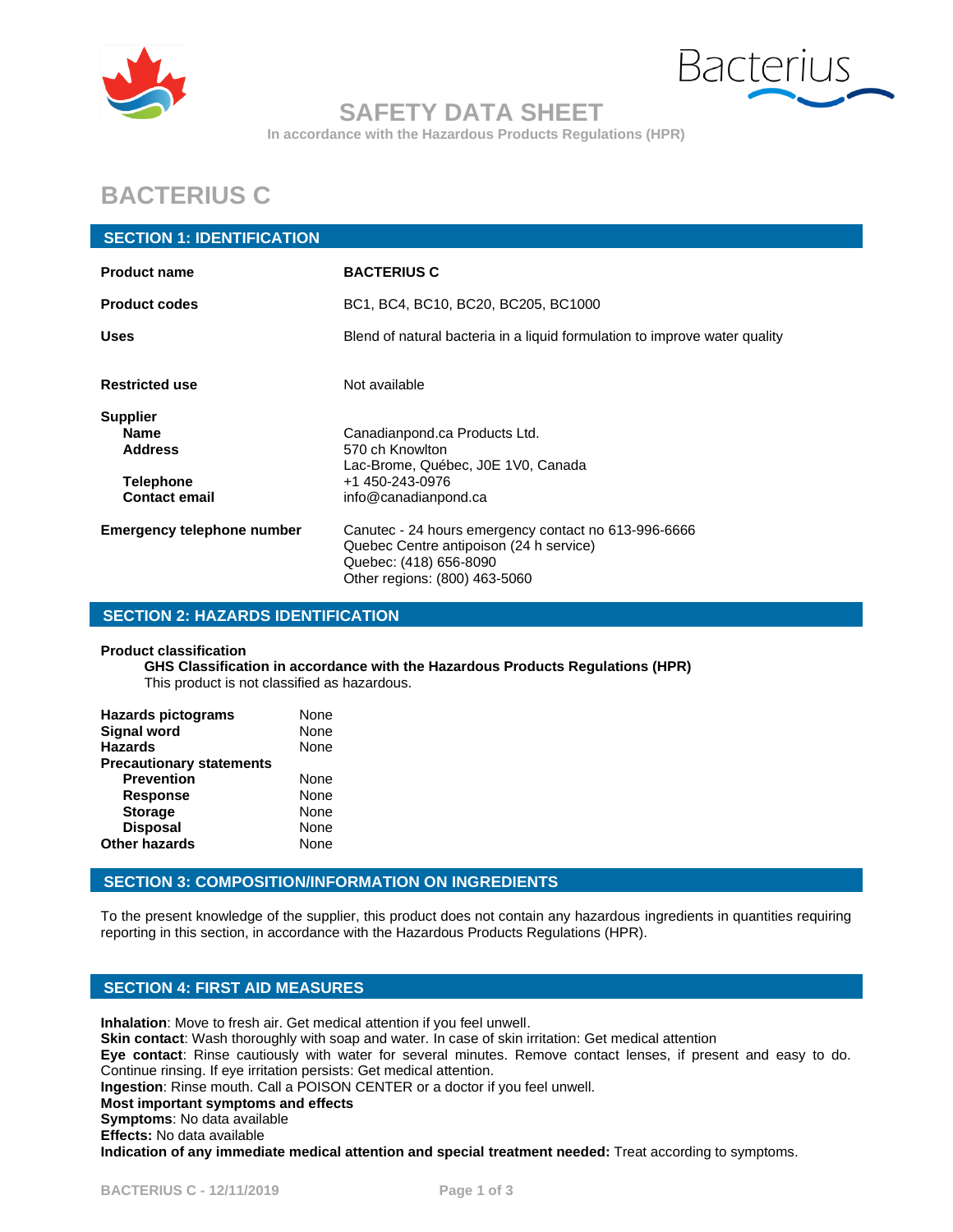



 **SAFETY DATA SHEET In accordance with the Hazardous Products Regulations (HPR)**

#### **SECTION 5: FIREFIGHTING MEASURES**

**Suitable extinguishing media**: This product is not combustible. In case of fire, use extinguishing media appropriate to surrounding fire conditions.

**Unsuitable extinguishing media**: No data available

**Special hazards arising from the product:** No data available

**Hazardous combustion products:** No hazardous decomposition products known.

**Advice for firefighters:** Wear appropriate apparatus of breathing and protective clothing

#### **SECTION 6: ACCIDENTAL RELEASE MEASURES**

**Personal precautions, protective equipment and emergency procedures:** Wear appropriate personal protective equipment for cleaning (gloves and safety glasses).

**Methods and material for containment and cleaning up:** Clean contaminated sites immediately. Avoid release into the environment.

#### **SECTION 7: HANDLING AND STORAGE**

**Precautions for safe handling:** Avoid contact with eyes. Wash hands thoroughly after handling. **Conditions for safe storage:** Store in a cool place. **Incompatibilities:** Keep away from incompatible materials described in Section 10.

#### **SECTION 8: EXPOSURE CONTROLS/PERSONAL PROTECTION**

**Control parameters** Occupational exposure limit values: Not applicable **Appropriate engineering controls:** Not applicable **Personal protection measures Respiratory protection**: Respiratory protection is not required in general. **Skin:** No hand protection is required in general. Wash hands thoroughly after handling. **Eye:** No eye protection is required in general.

#### **SECTION 9: PHYSICAL AND CHEMICAL PROPERTIES**

**Appearance:** Amber liquid **Odour:** Bacterial culture **Odor threshold:** Not applicable **pH:** 7.0 - 7.6 **Melting / Freezing point:** No data available **Boiling point:** No data available **Flash point:** No data available **Evaporation rate:** No data available **Flammability:** Not applicable **Lower limit of flammability or explosive:** Not applicable **Upper limit of flammability or explosive:** Not applicable **Vapour pressure:** No data available **Vapour density:** No data available **Relative density:** 1.1 - 1.2 **Water solubility:** No data available **Log Kow:** No data available **Auto-inflammability temperature:** No data available **Decomposition temperature:** No data available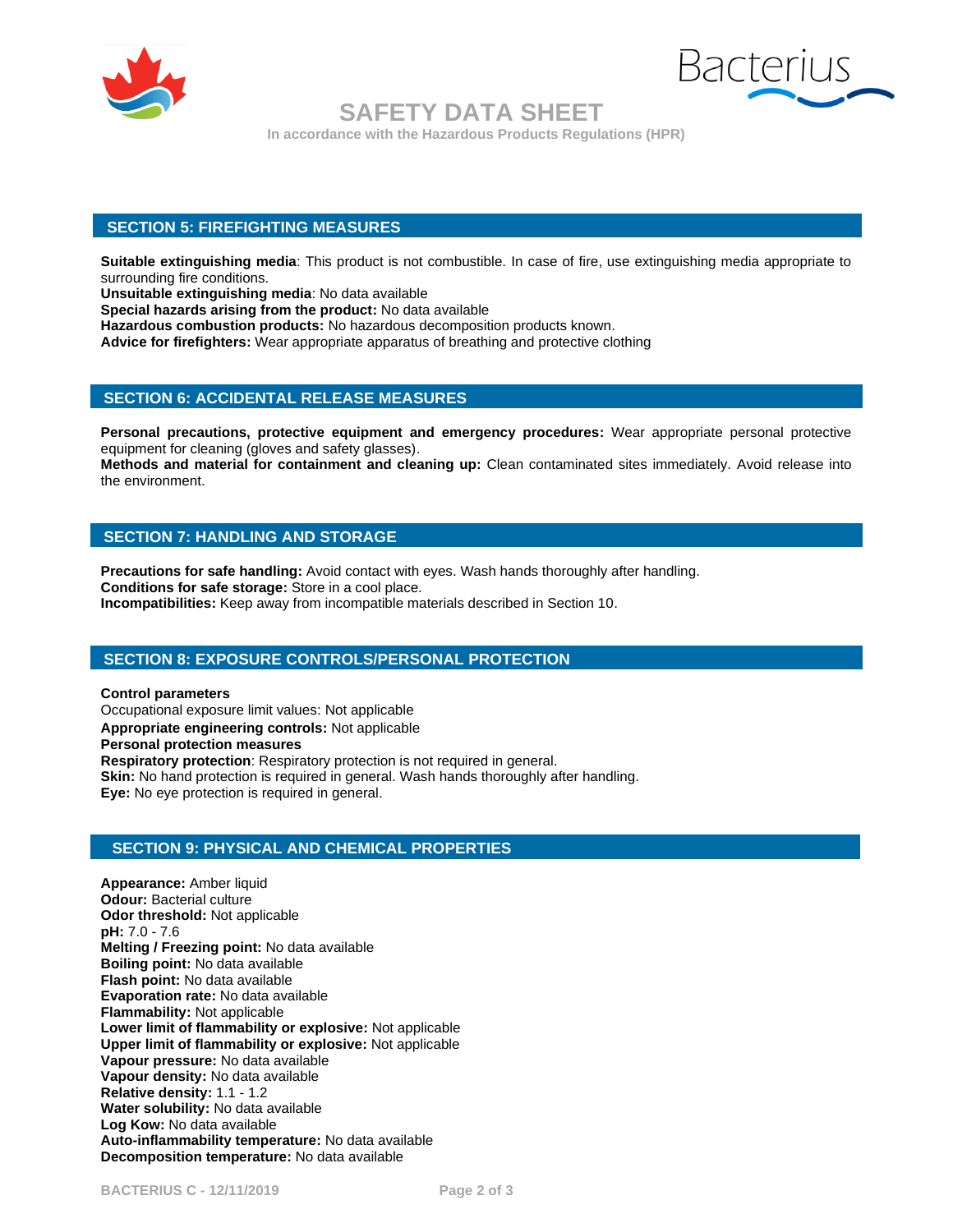



### **SAFETY DATA SHEET**

**In accordance with the Hazardous Products Regulations (HPR)**

**Cinematic viscosity:** < 10 cSt

#### **SECTION 10: STABILITY AND REACTIVITY**

**Reactivity:** Unknown

**Chemical stability:** Stable under normal conditions of use and storage. **Possibility of hazardous reactions:** None under normal processing. **Conditions to avoid:** Avoid heat and the direct sunlight to preserve the quality of the product. **Incompatible materials**: Not applicable **Hazardous decomposition products:** No hazardous decomposition products known.

#### **SECTION 11: TOXICOLOGICAL INFORMATION**

**Possible routes of exposure:** Ingestion - Contact with skin and eyes. **Acute toxicity:** Not classified (the classification criteria are not met). Skin corrosion/irritation: Not classified (the classification criteria are not met). **Serious eye damage/eye irritation:** Not classified (the classification criteria are not met). **Respiratory or skin sensitization:** Not classified (the classification criteria are not met). **Specific target organ systemic toxicity:** Not classified (the classification criteria are not met). **Carcinogenicity:** Not classified (the classification criteria are not met). **Toxicity for reproduction:** Not classified (the classification criteria are not met). **Germ cell mutagenicity:** Not classified (the classification criteria are not met).

#### **SECTION 12: ECOLOGICAL INFORMATION**

**Aquatic ecotoxicology:** No data available **Terrestrial ecotoxicology:** No data available **Persistence and degradability:** No data available **Bioaccumulative potential:** No data available **Mobility in soil:** No data available **Other adverse effects:** No data available

#### **SECTION 13: DISPOSAL CONSIDERATIONS**

**Waste treatment methods:** Dispose of contents or containers in accordance with the regional office of the environmental authority with jurisdiction.

#### **SECTION 14: TRANSPORT INFORMATION**

The product is not regulated for IATA, IMDG, ADR and DOT.

#### **SECTION 15: REGULATORY INFORMATION**

The product classification and the Safety Data Sheet have been developed in accordance with the HPR.

#### **SECTION 16: OTHER INFORMATION**

**Created by:** Canadianpond.ca Products Ltd. **Telephone:** +1 450-243-0976